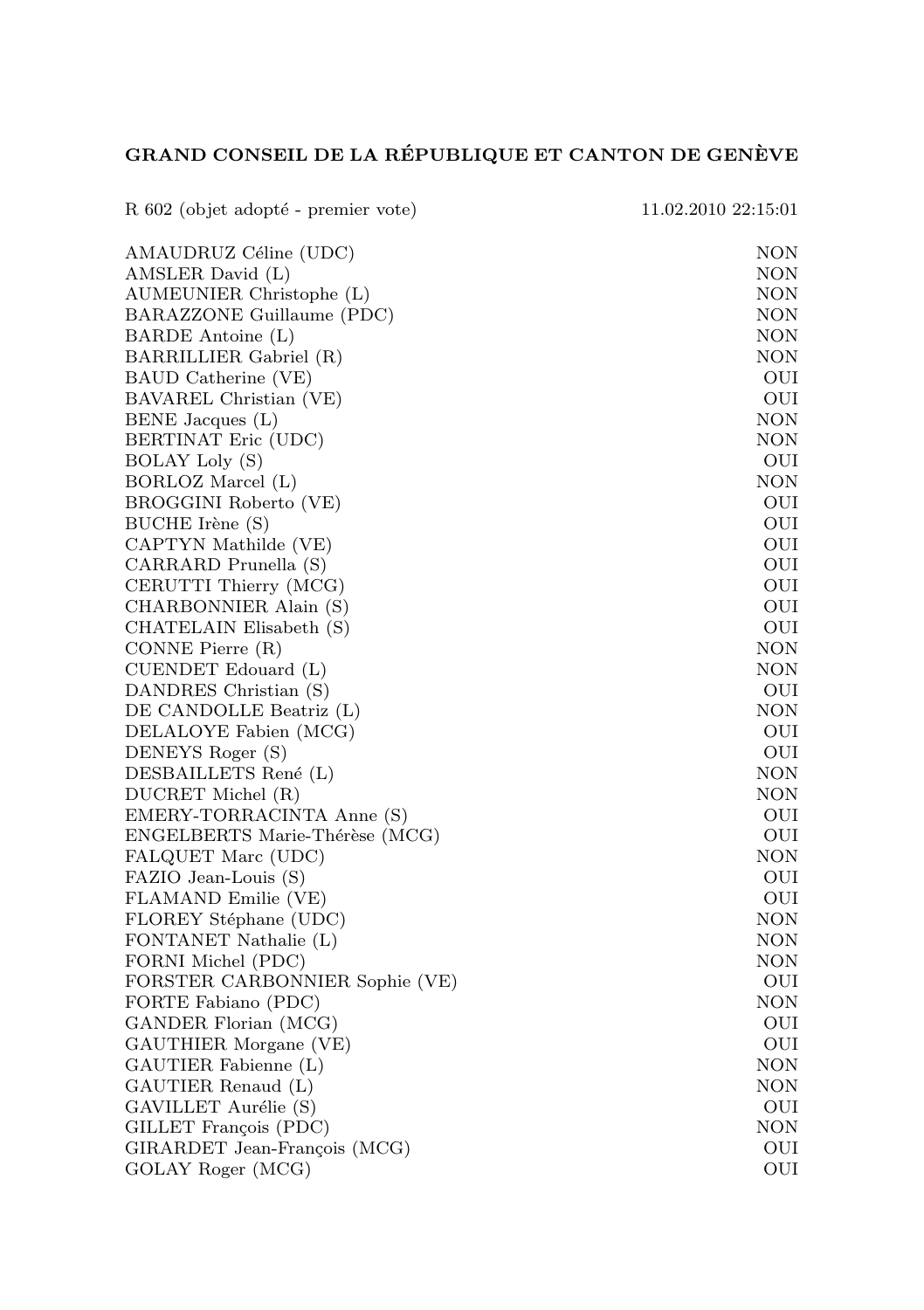| GROS Jean-Michel (L)            | NON        |
|---------------------------------|------------|
| HALDEMANN François (R)          | NON        |
| HARTMANN Esther (VE)            | OUI        |
| HILTPOLD Serge (L)              | NON        |
| HOHL Frédéric (R)               | NON        |
| IVANOV Christo (UDC)            | NON        |
| JEANNERAT Jacques (R)           | NON        |
| JEANNERET Claude (MCG)          | OUI        |
| JORNOT Olivier (L)              | NON        |
| LASER Patricia (R)              | NON        |
| LEFORT François (VE)            | OUI        |
| LEYVRAZ Eric (UDC)              | NON        |
| LIMPO Miguel (VE)               | OUI        |
| LOSIO Pierre (VE)               | OUI        |
| LUSSI Patrick (UDC)             | <b>NON</b> |
| MAHRER Anne (VE)                | OUI        |
| MAITRE Vincent (PDC)            | <b>NON</b> |
| MEISSNER Christina (UDC)        | <b>NON</b> |
| MEYLAN Alain (L)                | <b>NON</b> |
| MOREL Philippe (PDC)            | NON        |
| MOYARD Marie Salima (S)         | OUI        |
| NISSIM Sylvia (VE)              | OUI        |
| NORER Olivier (VE)              | OUI        |
| PETROZ Pascal (PDC)             | <b>NON</b> |
| PISTIS Sandro (MCG)             | OUI        |
| POGGIA Mauro (MCG)              | OUI        |
| PYTHON André (MCG)              | OUI        |
| RAPPAZ Henry (MCG)              | OUI        |
| ROIZ Jacqueline (VE)            | OUI        |
| ROLLE Dominique (MCG)           | OUI        |
| ROMAIN Jean (R)                 | <b>NON</b> |
| SAUDAN Patrick (R)              | <b>NON</b> |
| SAUTY Guillaume (MCG)           | OUI        |
| SAUTY Olivier (MCG)             | OUI        |
| SCHALLER Philippe (PDC)         | <b>NON</b> |
| SCHNEIDER HAUSSER Lydia (S)     | OUI        |
| SCHNEUWLY Nathalie (R)          | <b>NON</b> |
| SCNHEIDER-BIDAUX Brigitte (VE)  | OUI        |
| SELLEGER Charles (R)            | <b>NON</b> |
| SERDALY MORGAN Christine (S)    | OUI        |
| SLATKINE Ivan (L)               | <b>NON</b> |
| SPUHLER Pascal (MCG)            | OUI        |
| STAUFFER Eric (MCG)             | OUI        |
| TORNARE Manuel (S)              | OUI        |
| VON ARX-VERNON Anne-Marie (PDC) | NON        |
| VOUMARD Jean-Marie (MCG)        | OUI        |
| WALPEN Francis (L)              | <b>NON</b> |
| WEISS Pierre (L)                | <b>NON</b> |
| ZAUGG Daniel (L)                | NON        |